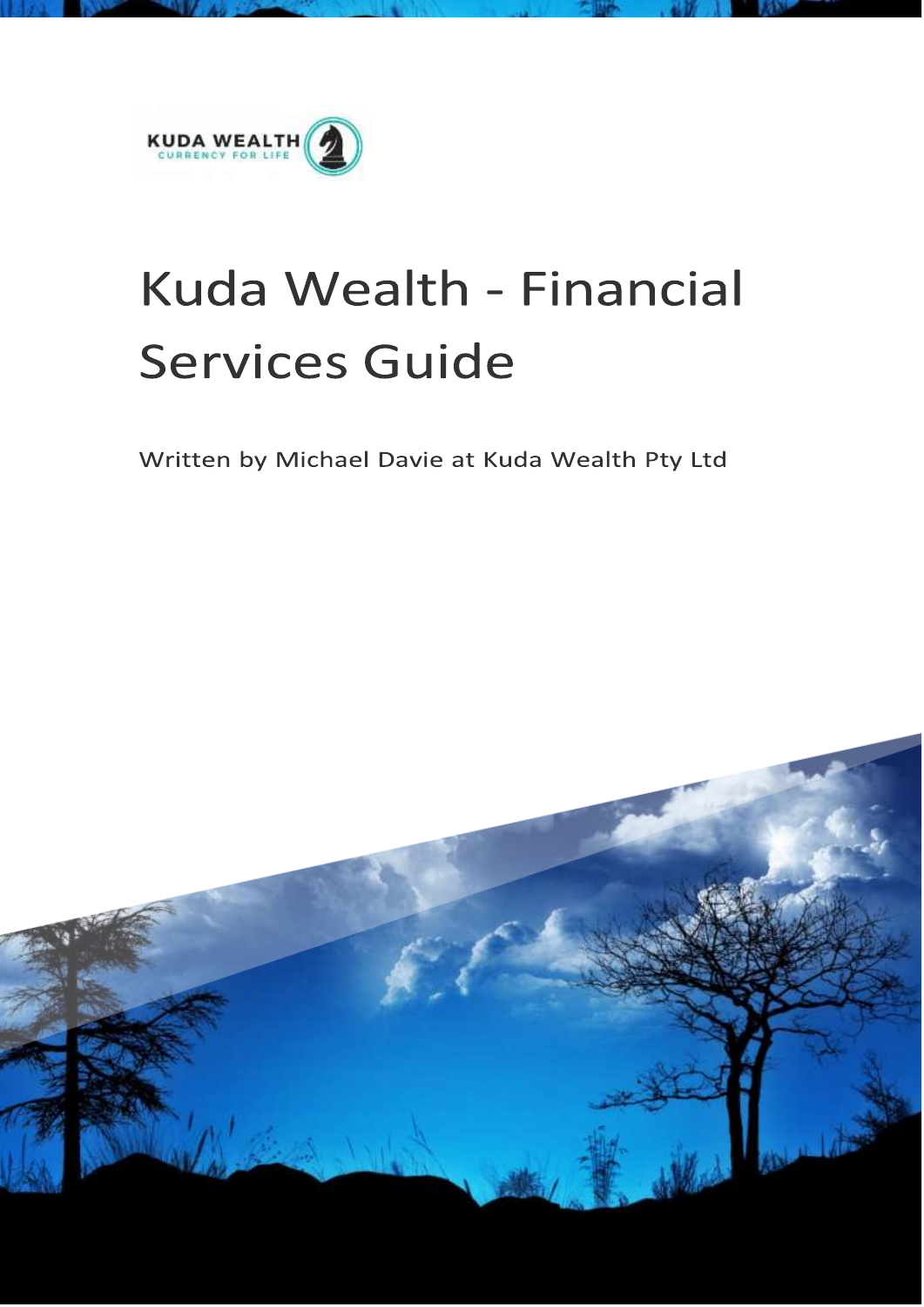# **Financial Services Guide Version 4.0** (July 2021)

## **Financial Services Guide**



### **Kuda Wealth Pty Ltd**

It is important that you read this Financial Services Guide provided by Kuda Wealth Pty Ltd (Kuda Wealth). It contains information that will help you decide whether to use any of the financial services offered by us, as described in this guide, including:

- who we are and how we can be contacted;
- the advice and services we provide:
- information about our licensee Watershed Dealer Services Pty Ltd (Watershed);
- our fees and how we, your adviser and Watershed, are paid in connection with those services;
- how we manage your private information;
- how you can make a complaint about a matter relating to us or Watershed

Financial Adviser Standards and Ethics Authority Ltd (FASEA), the standards body for Part 7.6 of the Corporations Act 2001 (The Code) has determined a Code of Ethics.

From 1st January 2020, the Code imposes ethical duties on all providers of personal advice to retail clients and is designed to promote higher standards of behaviour and professionalism in the financial services industry.

Kuda Wealth Pty Ltd and our representatives will always act in a way that demonstrates, realises and promotes the five values and twelve standards of the Code. The Code can be viewed via the https://www.fasea.gov.au/code-of-ethics/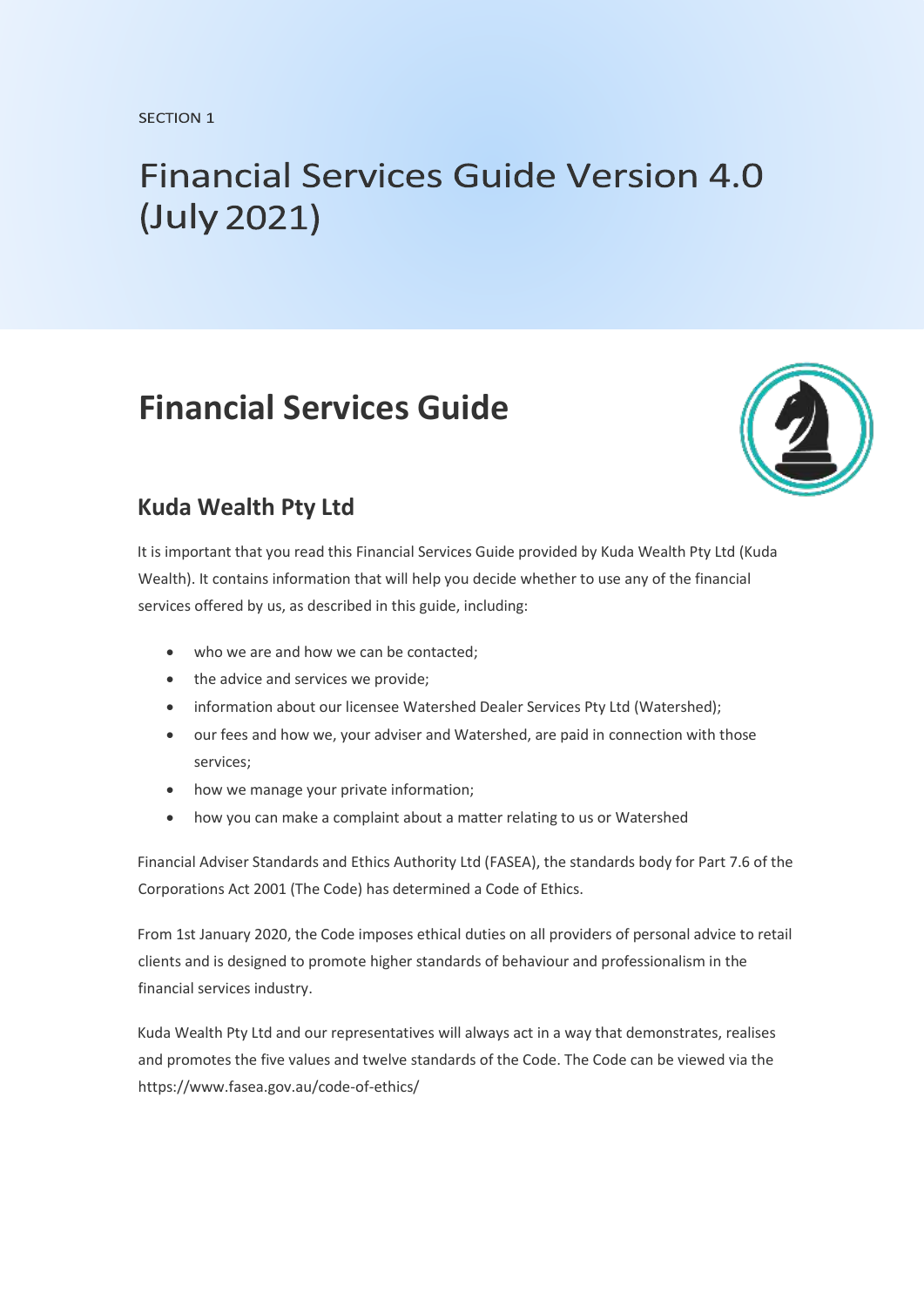### **Documents you may receive**

We will provide you with several documents as you progress through our financial planning process, to capture each stage of your advice journey. We may provide these documents to you electronically via your nominated email address, unless otherwise agreed.

As part of the process of understanding your needs, we may provide you with summary documents outlining your goals and priorities. These are not advice documents and should not be relied upon to make financial decisions.

When we provide personal advice, it will normally be documented and provided to you in a Statement of Advice (SoA), The financial plan contains a summary of your goals, the strategies and any financial products we may recommend to achieve your goals. It also provides you with detailed information about product costs and the fees and other benefits we and others will receive, as a result of the advice we have provided.

If we provide further personal advice, a financial plan may not be required. We will keep records of any further personal advice provided to you for seven years. You may request a copy of such records by contacting our office during that period.

If we recommend or arrange a financial product for you; we will provide a product disclosure statement (PDS) or investor directed portfolio service {IDPS) guide where relevant. These documents contain the key features of the recommended product, such as its benefits and risks, as well as the costs you will pay the product provider to professionally manage that product.

You should read any warnings contained in your advice document, the PDS or IDPS guide carefully, before making any decision relating to a financial strategy or product.

### **Not Independent**

We are committed to providing you with quality advice and will take your personal financial situation, objectives and needs into consideration when providing you with this advice. We are also bound to inform you that the advice provided is not independent, impartial and unbiased as our representatives may receive commissions in relation to life insurance products and operate with restrictions relating to the financial products i.e. we will not provide advice on products that are not on our Approved Product List.

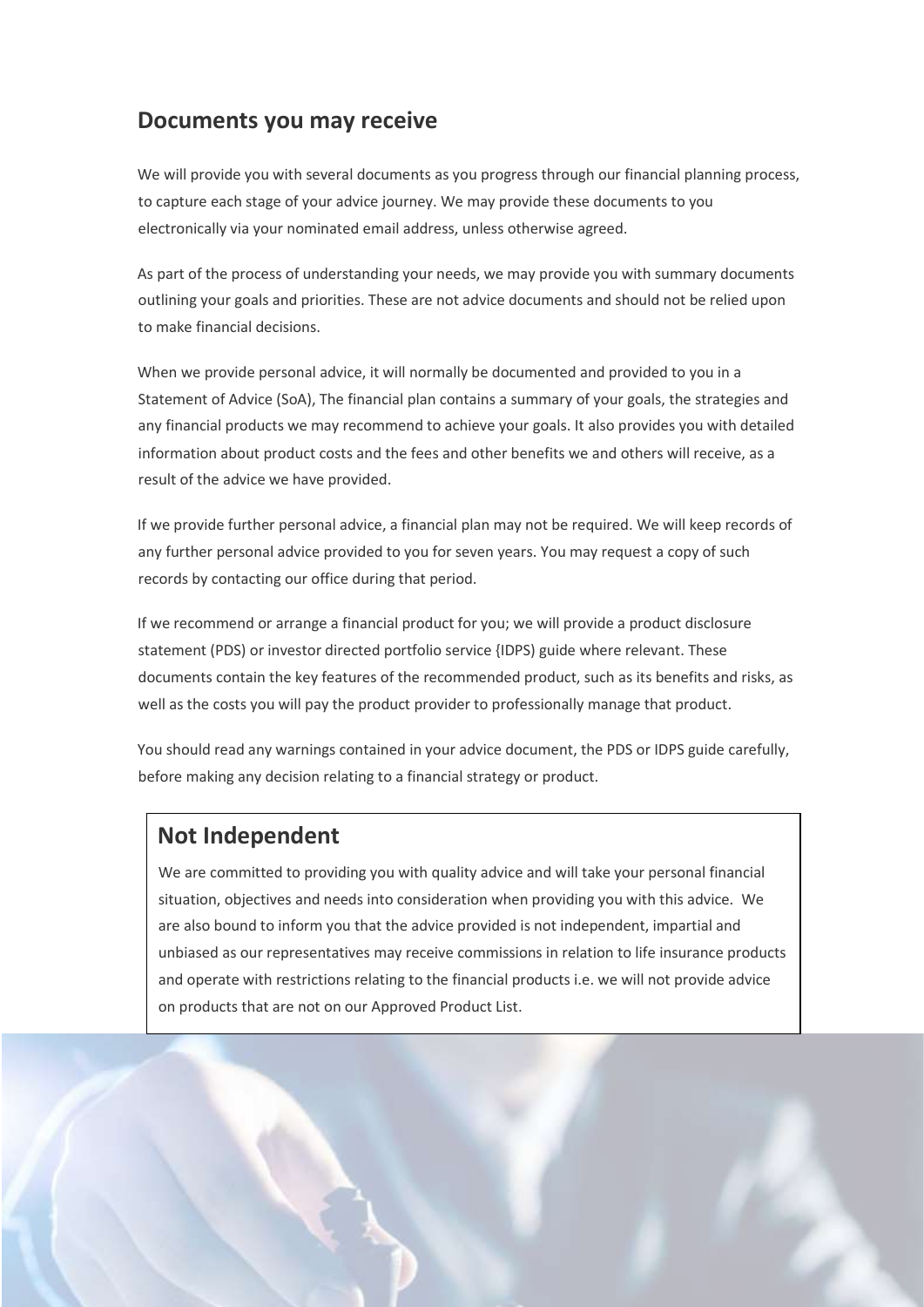### **About Kuda Wealth**

We understand that everyone's needs, and goals are different. Whether you're looking for financial advice to help achieve your long-term goals or facing a change in your personal circumstances, we are here to help you evaluate and choose the right path.

**Kuda Wealth Pty Ltd** {ABN 62 622 602 046) corporate authorised representative {CAR) number 7267793, is licensed to provide financial services on behalf of:

> **Watershed Dealer Services Pty Ltd** (ABN 29 162 693 272) Australian Financial Services Licence {AFSL) number 436357

### **Our office contact details**

**Office Address:** Suite 107, 84 Hotham Street PRESTON VIC 3072 **Mailing Address:** P.O Box 1642, PRESTON SOUTH VIC 3072 **General Enquiries:** 1300 KUDAWEALTH (1300 583 293) **Office Phone:** 03 9863 6716 **E-mail:** clientservices@kudawealth.com.au **Website:** [www.kudawealth.com](https://kudawealth.com/)

This guide provides information about our advisers including their contact details, qualifications, experience, the services they may offer and financial products they can provide advice on.

### **Advice we can provide – our Financial Advice process**

We treat each client as an individual and our advice process allows us to tailor a plan that best meets your goals.

#### **Identify your goals**

We help you identify both your financial and lifestyle goals. The type of advice you need could depend on your life stage, the amount of money you want to invest, and the complexity of your affairs.

We help you to identify the range of issues that need to be addressed to meet your goals. You may choose to address some or all of your goals and issues.

#### **Consider the opportunities, benefits & risks**

We assess your current situation and investigate a range of strategies and financial product options for you to reach your goals.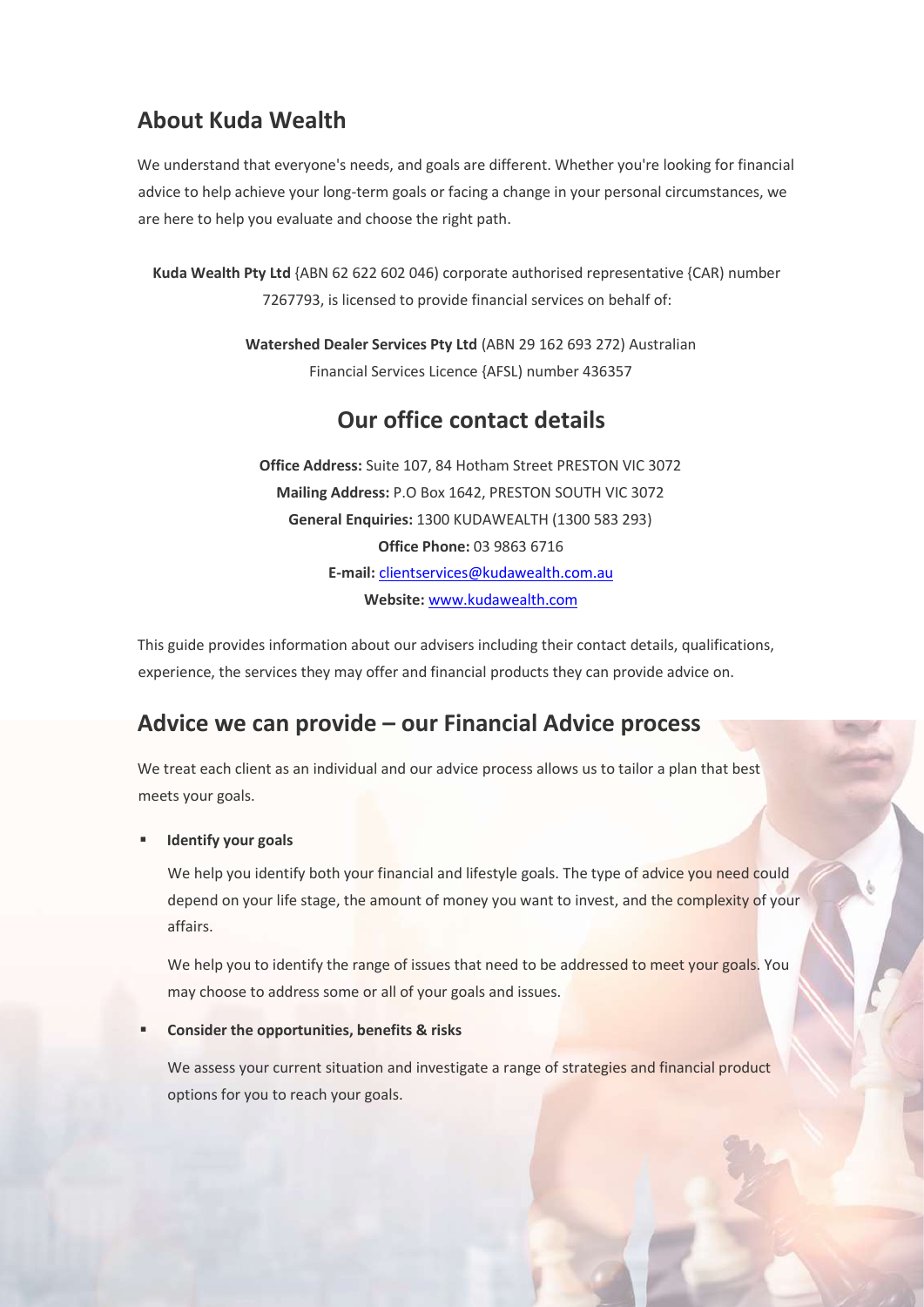#### **Trajectory mapping & bridging the gap**

Based upon our discussions with you and the research conducted by us, we will devise a strategy to bridge the gap between where you are now and where you are currently heading and where you want to be.

#### **Bringing your financial plan to life**

We work closely with you to implement your financial strategy. We help you complete any necessary paperwork and we're available to attend meetings with your accountant, solicitor and general insurer so your strategy is implemented efficiently.

#### **Staying on track & course correction strategies**

With time, your circumstances will change, and your financial plan will need to be adjusted. Our ongoing service program ensures your plan stays on track to meet your goals and changed circumstances.

Sometimes life takes us in unexpected and unplanned directions. Kuda Wealth partners with you, to ensure your wealth creation plan can deal with life's hurdles and challenges. Our strategies balance the need for wealth creation and wealth protection; providing you with peace of mind and thus, ensuring your continued and reliable access to the "currency for life".

When you need that little extra help, just ask us for additional advice. We are there to help you, and your broader family whenever the need arises.

### **Our strategic advice & services**

We can provide you with personal and general advice about specific services and financial products listed below. We can also arrange for financial products to be issued without advice from us.

Individual advisers within our practice may not be qualified to provide advice in all the services and products noted below. Their individual profile guides will note any limitations to the advice they are qualified to provide. At all times we will ensure the appropriate adviser is available to you to provide advice consistent with your goals.

The following table sets out the areas of advice we can help you with as well as the products and services we can arrange.

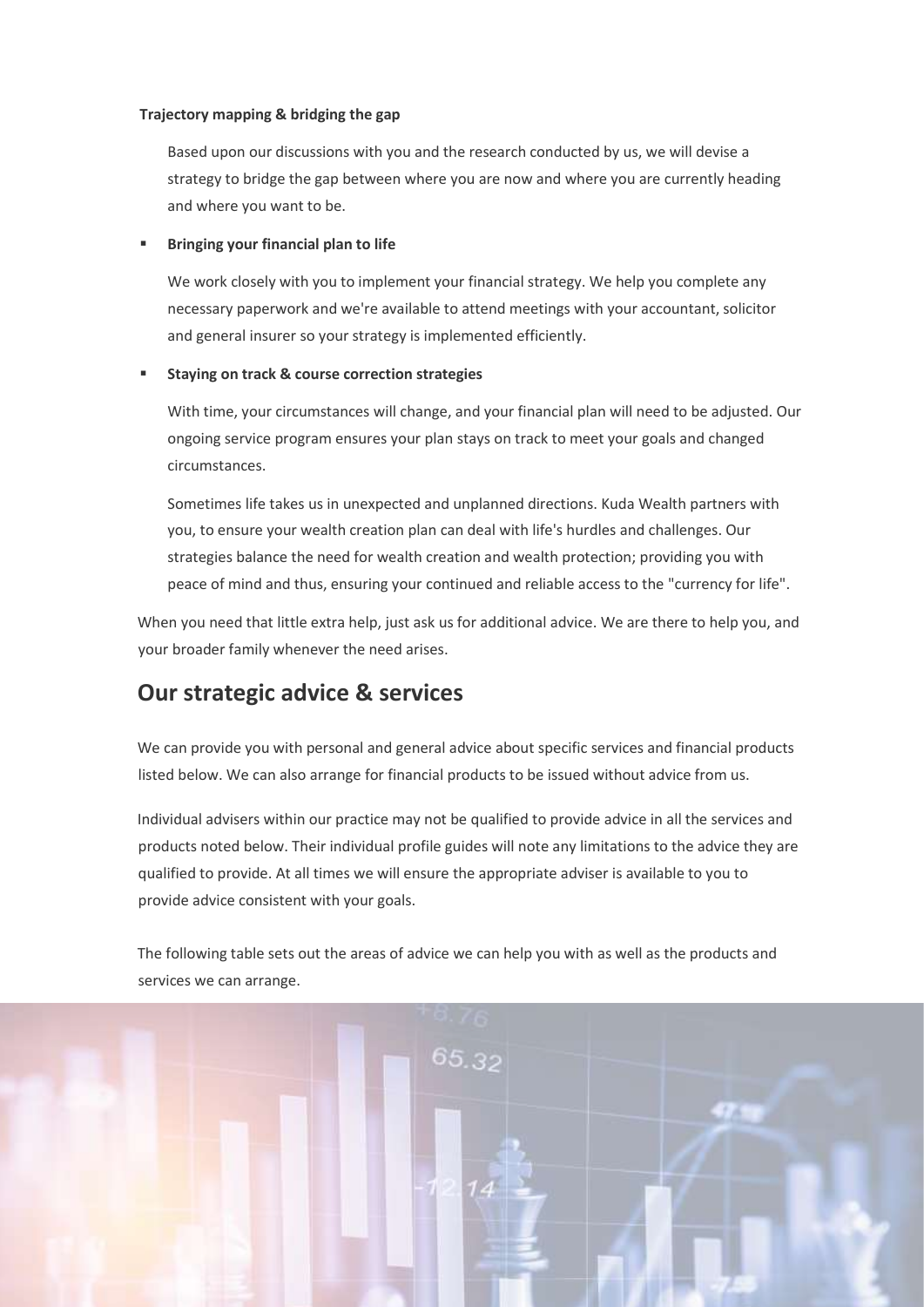|                                                | We can arrange the following products and        |  |
|------------------------------------------------|--------------------------------------------------|--|
|                                                | services                                         |  |
| Superannuation strategies, retirement &        |                                                  |  |
| lifestyle planning                             | Superannuation, including retirement savings     |  |
|                                                | accounts &                                       |  |
|                                                | Self-managed superannuation funds (SMSF)         |  |
| Investments portfolio management & wealth      | Borrowing within your SMSF                       |  |
| creation strategies                            | <b>Employer superannuation</b>                   |  |
|                                                | Managed investments                              |  |
|                                                | Investor directed portfolio services (for        |  |
|                                                | example, administration platforms)               |  |
| Debt management (Including borrowing for       | Deposit and payment products (for example        |  |
| personal, business & Investment purposes)      | term deposits, cash management accounts          |  |
|                                                | and non-cash payment products)                   |  |
|                                                |                                                  |  |
| Estate planning, inter-generational & business | Standard margin loans                            |  |
| succession strategies                          | Retirement income streams, including             |  |
|                                                | pensions and annuities                           |  |
|                                                | Personal and group Insurance (life cover,        |  |
| Personal, business insurance & risk            | disability, income protection and trauma)        |  |
| management strategies                          | Life investment products including whole of      |  |
|                                                | life, endowment and bonds                        |  |
|                                                | Securities (including listed securities and debt |  |
| Centrelink, aged care, social security & other | securities)                                      |  |
| Government benefit planning                    | Exchange traded funds and Listed investment      |  |
|                                                | companies                                        |  |
|                                                |                                                  |  |
|                                                | Arranging for listed securities, shares and      |  |
| Budget, cash-flow management & salary          | debentures to be bought and sold via a           |  |
| packaging                                      | platform and broker.                             |  |
|                                                | Various structured products, instalment          |  |
|                                                | warrants over managed funds and protected        |  |
| Strategic goals-based advice, services,        | equity loans                                     |  |
| financial coaching & regular ongoing portfolio |                                                  |  |
| reviews                                        | Limited selection of investment guarantees       |  |
|                                                |                                                  |  |
|                                                |                                                  |  |
|                                                |                                                  |  |

J.

Fø f

¥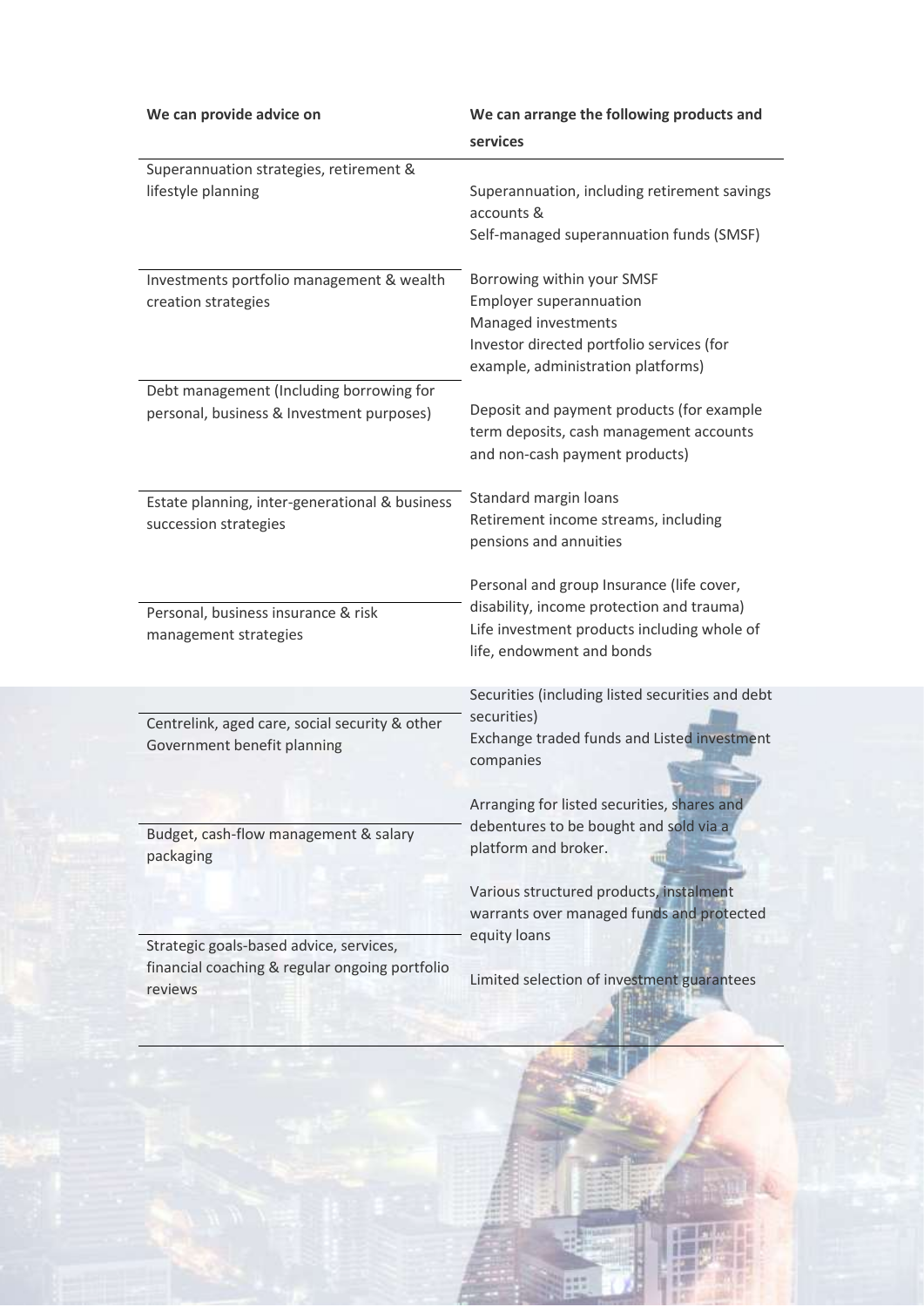### **Strategies & Products**

#### **Approved product list**

Watershed maintains a well-researched approved products and services list (APL), which includes Separately Managed Account (SMA) products issued by the Watershed Group of companies and a diversified selection of approved Australian and International fund managers. These products and services are supported by the internal research team and via external research houses.

Watershed periodically reviews products and services available via their open APL model to ensure the products and services remain competitive and can appropriately address clients' needs and objectives.

From time to time, Watershed may restrict and amend the use of certain products available within the market place. Generally, we recommend products that are available and not restricted by the approved products and services list. However, if appropriate for your needs, we may, subject to Watershed's approval, recommend other products.

A copy of any restricted products and the APL and services can be supplied to you upon request.

Watershed does not have any restrictions in relation to the platform, administration and services that are available to you, in order to maintain your investment and wealth goals. Watershed expects that the platforms we recommend are fit for purpose and are appropriate for the services and goals of our clients.

#### **Transaction services**

If you do not require advice, we can also arrange for you to apply for limited types of financial products where we can take your instructions and arrange for the transaction to be completed, without providing personal advice. If you wish to proceed without our advice, we will ask you to confirm your instructions, which we will document in writing. You can ask us for a copy of this documentation at any time.

#### **Your relationship with us and using our services**

You can contact us directly with any instructions relating to your financial products. This includes giving us instructions by telephone, mail or email. We can only accept your instructions via email once you have signed an authority form.

We will work with you to agree what advice and services we will provide and when and how often we will provide them.

Where you agree to ongoing advice and services, the details will be documented and provided to you in a service agreement. This includes the frequency of contact between us, service standards that may apply, any ongoing fee arrangements and how the service can be terminated.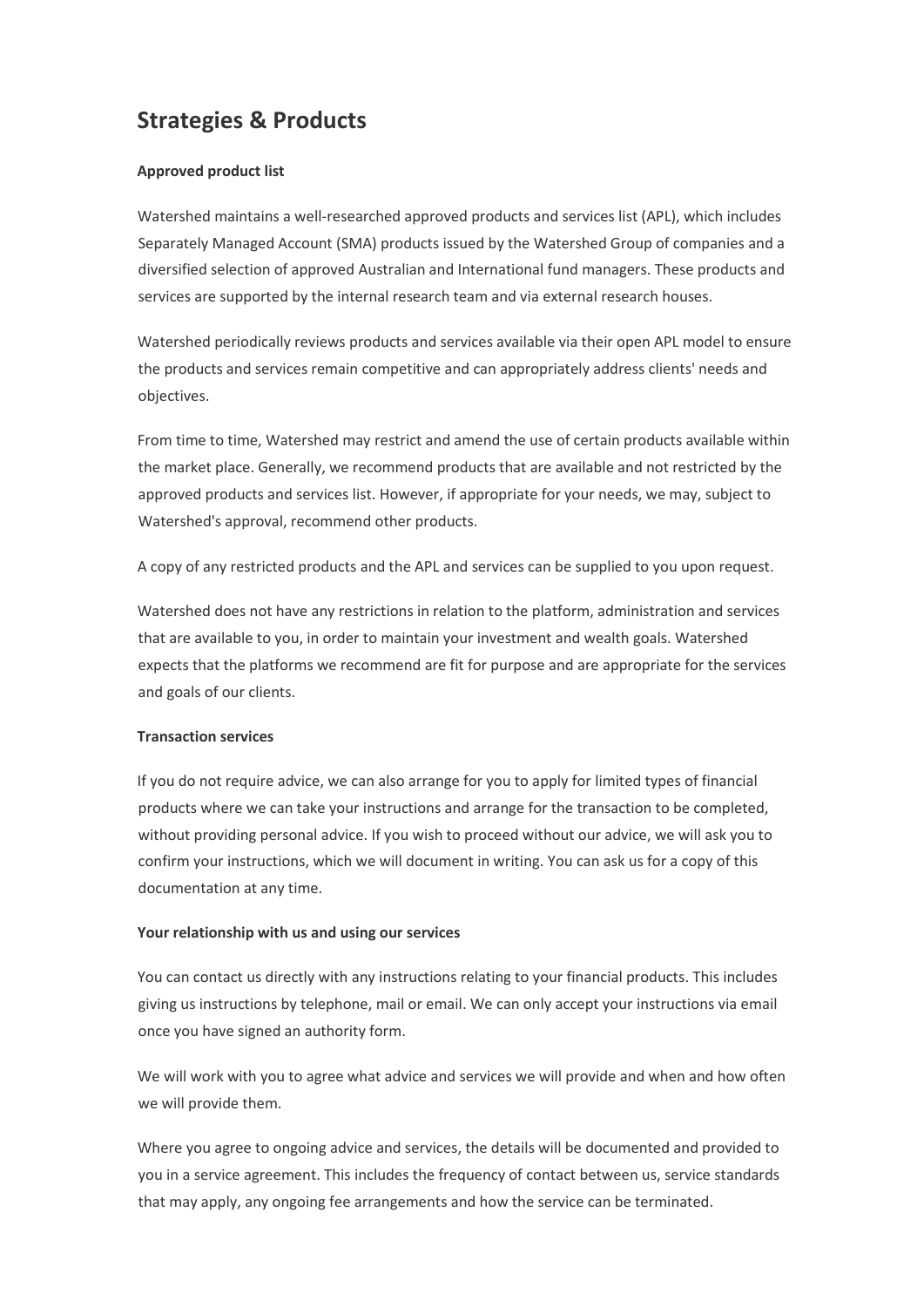If at any time you wish to terminate your relationship with us, please contact us using the details shown in this guide.

#### **Providing information to us**

It is important that we understand your circumstances and goals, so that we can provide you with appropriate advice and services. You have the right not to provide us with any personal information. Should you choose to withhold information, or if information you provide is inaccurate the advice or services we provide you may not be appropriate for you.

It is also important that you keep us up to date by informing us of any changes to your circumstances, so we are able to determine if our advice continues to be appropriate.

#### **Tax implications of our advice**

Under the Tax Agent Services Act 2009, Michael Davie is authorised by the Tax Practitioners Board to provide tax (financial) advice services on matters that are directly related to the nature of the financial planning advice provided to you. We will not consider any other tax matters in our advice to you. Where tax implications are discussed they are incidental to our recommendations and only included as an illustration to help you decide whether to implement our advice.

### **Our advice fees**

#### **Advice costs**

The fees charged for our advice may be based on a combination of:

- A set dollar amount; or
- A percentage of the funds that you invest.

#### **Initial Advice**

This covers the cost of researching and preparing your financial plan and is based on a set dollar amount. Before providing you with initial advice we will prepare an Initial Advice Agreement. The agreement sets out what our initial advice covers and how much it costs. The initial advice fee will also be disclosed within your SoA.

#### **Advice implementation**

This is the cost to implement the recommended strategies and products and is based upon a set dollar amount.

It is usually disclosed within your initial advice agreement and it will also be disclosed within your SoA. As a general rule, Kuda Wealth Pty Ltd charges an integrated Initial advice fee and implementation fee within one singular and upfront agreed advice fee.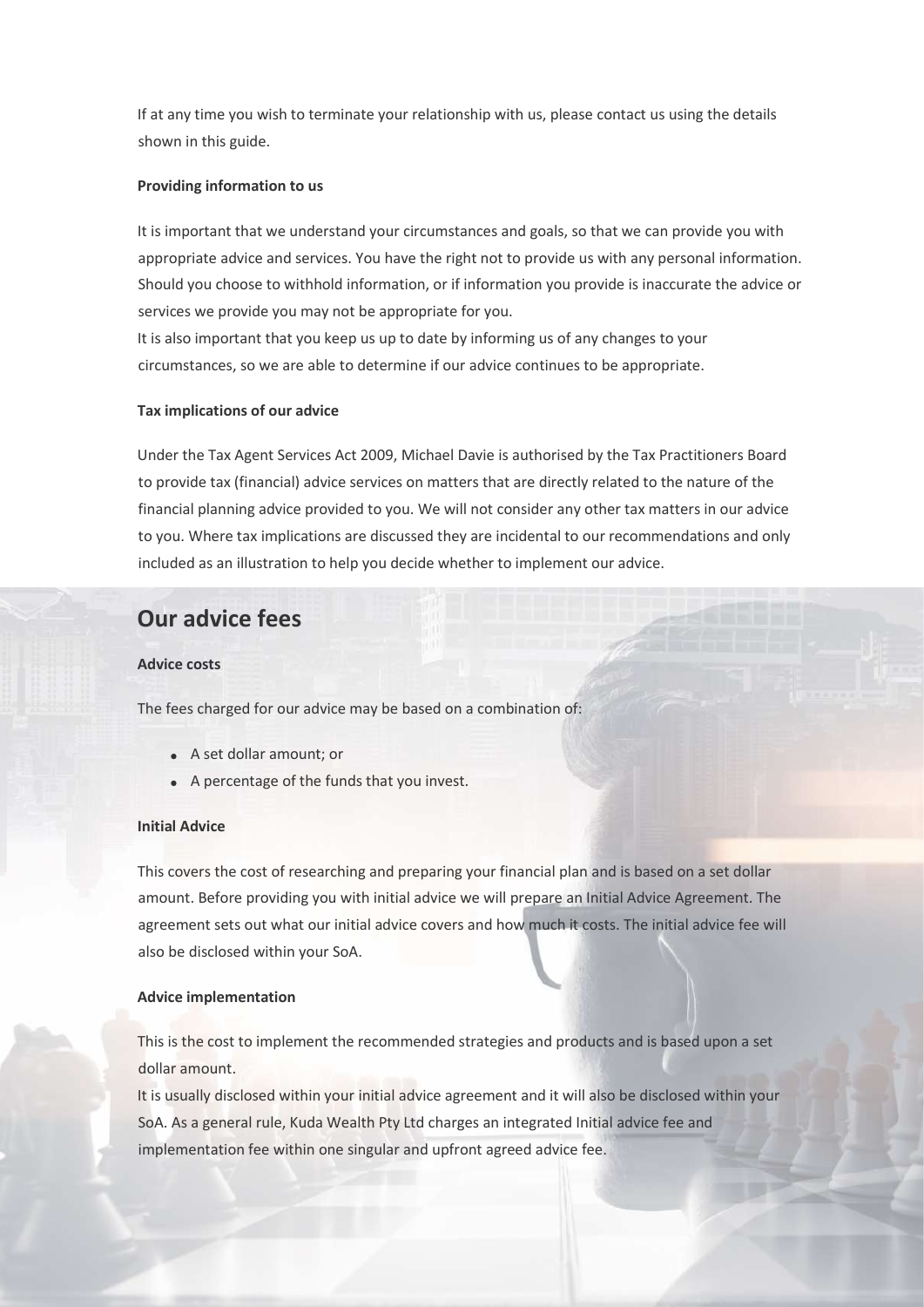#### **Ongoing advice**

An ongoing advice agreement will set out our support packages including the advice and services we will provide, the frequency these will be delivered, how much it will cost, your payment method and how the service can be terminated.

The fee covers the cost to review the strategies and the products recommended in your SoA. It may be charged as a set dollar amount or a percentage of your investments.

Ongoing advice fees may increase each year in line with the Consumer Price Index (CPI} or by a fixed amount or a fixed percentage each year. We will advise you if this fee will increase as a result of CPI.

#### **Additional advice**

For all other advice, an additional advice fee, based upon a set dollar amount, may be payable.

#### **Insurance**

For advice in relation to insurance, we receive payments from the insurance provider, which are factored into the annual premium. These fees may range from:

- 0% to 80% of the first year's insurance premium paid, and/or An ongoing payment
- of between 0% and 33% per annum of the following years' premium.

#### **Payment methods**

We offer you the following payment options for payment of our advice fees:

- EFT, BPay, direct debt (credit card or savings) and cheque Deduction from your
- investment

All fees and commissions will be paid directly to Watershed as the licensee. They retain an amount (a licensee fee) to cover their licensee costs and the balance is passed on to us. The amount is determined annually, based upon several factors, including the number of advisers within our business, and our use of any additional licensee services and support.

#### **Other costs**

Where other costs are incurred in the process of providing our advice and services to you, you will be liable for these costs. However, we will agree upon all additional costs with you prior to you incurring them.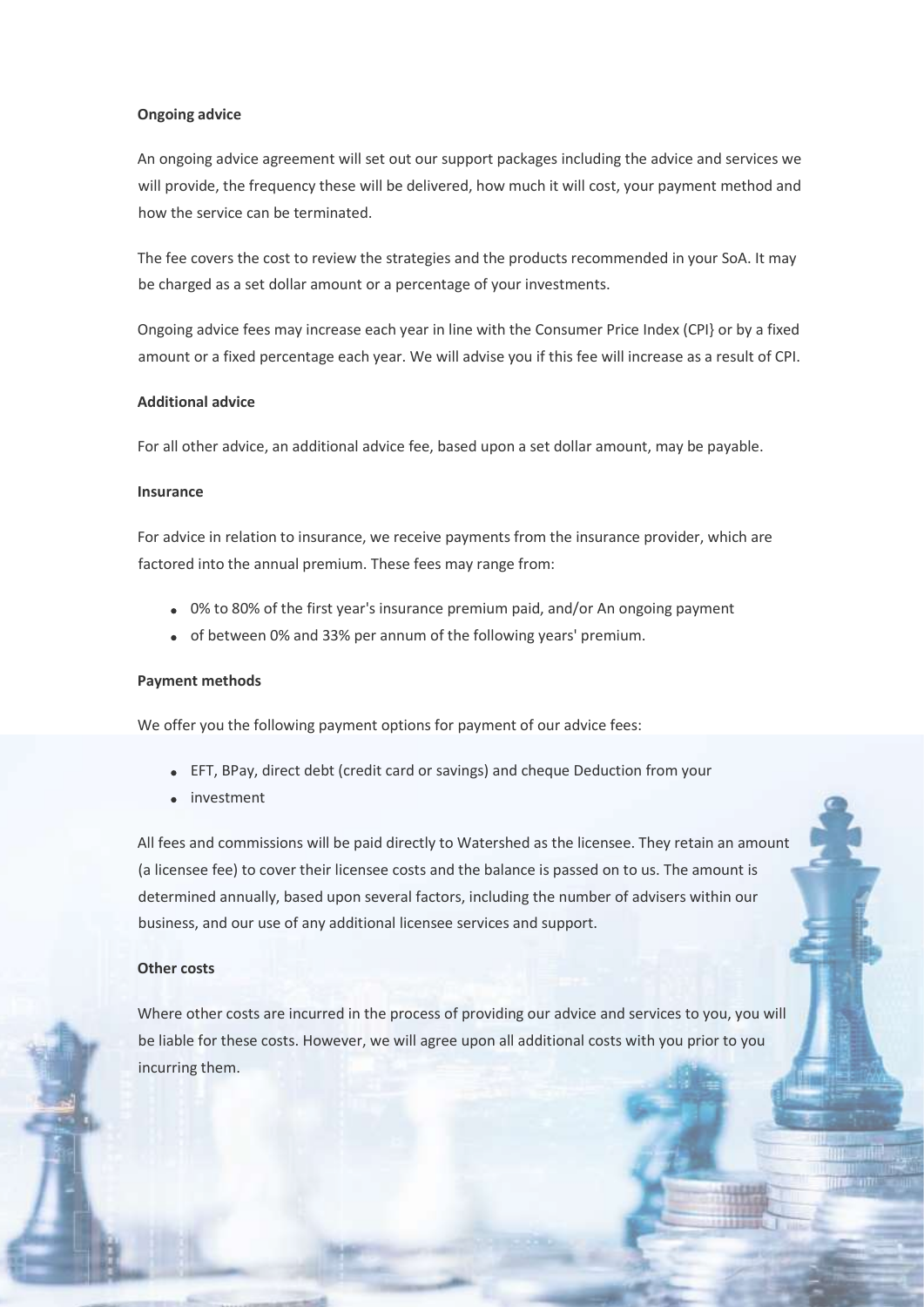#### **Other benefits we may receive**

The following is a list of benefits we may receive other than those explained above. These are not additional costs to you. These benefits may be in the form of access to discounted services, nonmonetary incentives for things like training and events and other support services. These can include financial and training assistance, recognition or awards for financial planning excellence and innovation in business performance.

| <b>Personal &amp; professional</b><br>development | Watershed ensures that all representatives of their licensee are<br>responsible for maintaining their ongoing professional<br>development expectations. From time to time, we may attend<br>seminars, attend professional development workshops, study<br>tours (both domestic and abroad) to continue to maintain<br>current and up to date learning, industry awareness and<br>technical knowledge that ensures consistent and relevant<br>delivery of quality financial advice.        |
|---------------------------------------------------|-------------------------------------------------------------------------------------------------------------------------------------------------------------------------------------------------------------------------------------------------------------------------------------------------------------------------------------------------------------------------------------------------------------------------------------------------------------------------------------------|
| Our referral arrangements                         | You may be referred to an external specialist to receive further<br>advice. We may receive a referral fee or commission for<br>introducing you to the specialist. If the value of a referral fee is<br>not known to us until we provide you with advice, this will be<br>disclosed in your Statement of Advice if applicable.                                                                                                                                                             |
| Payments to other<br>professionals                | We may pay a referral fee when clients are referred to us from<br>other professionals.<br>This will be disclosed in your Statement of Advice if applicable.                                                                                                                                                                                                                                                                                                                               |
| <b>Professional indemnity</b><br>insurance        | We maintain professional indemnity insurance to cover our<br>advice and the recommendations provided by your adviser.<br>Watershed is also covered by professional indemnity insurance<br>and this satisfies the requirements imposed by the Corporations<br>Act 2007. The insurance covers claims arising from the actions of<br>former employees or representatives of Watershed, even where<br>subsequent to these actions they have ceased to be employed by<br>or act for Watershed. |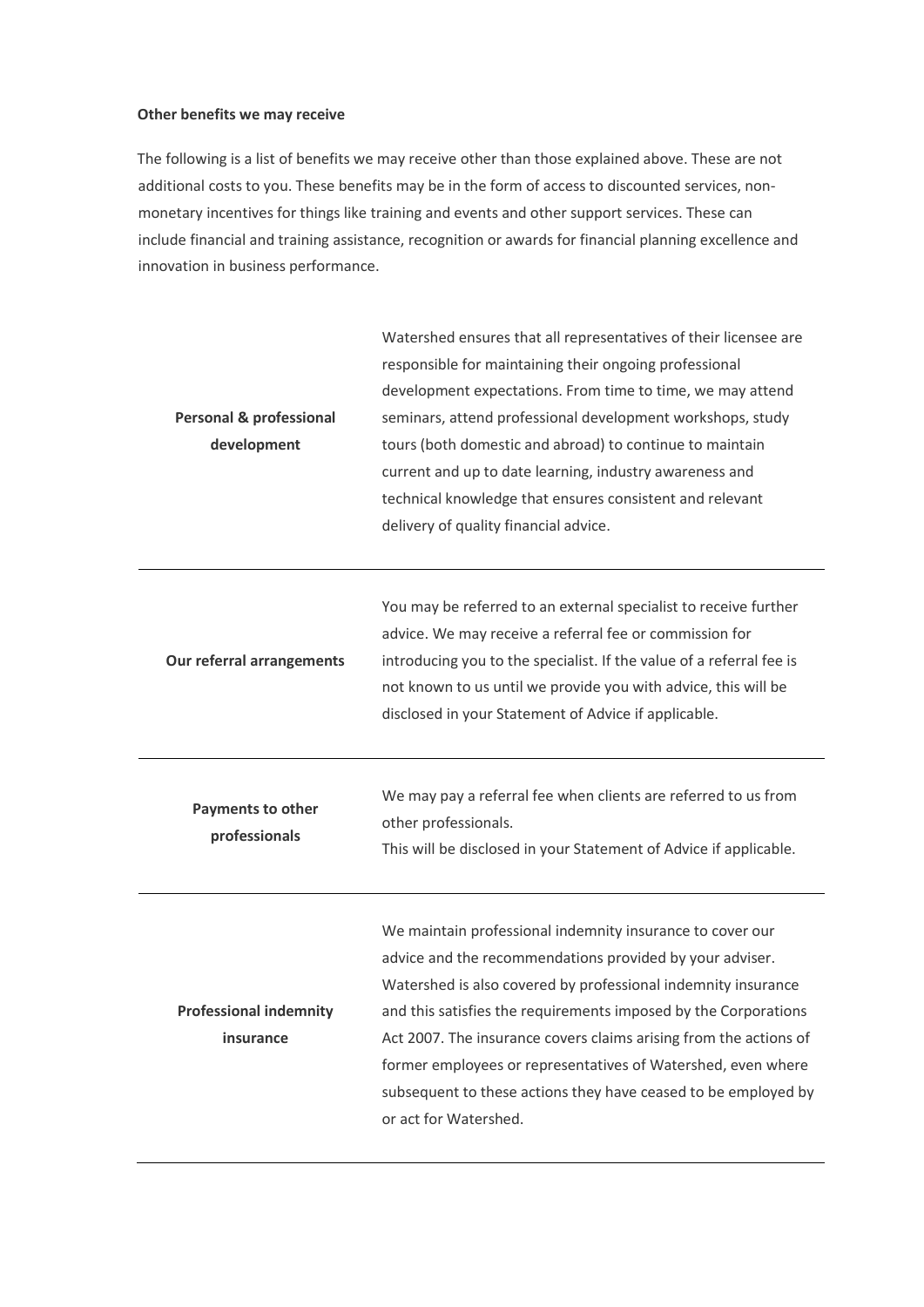### **Relationships and Associations**

**About our Licensee**



It is important that you are aware of the relationships that Kuda Wealth and Watershed has with providers of financial services and products as they could be seen to influence the advice you receive.

**Watershed Dealer Services Pty Ltd**  ABN 29162 693 272 Australian Financial Services Licensee No: 436357

Watershed Dealer Services Pty Ltd (Watershed) is a privately-owned business and holder of an Australian Financial Services Licence No. 436357 {"AFSL").

Watershed issues Corporate Authorised Representative {CAR) licences to key advisers and accountants who share a vision for success. These practices provide financial services on behalf of Watershed Dealer Services.

Watershed has provided permission for Kuda Wealth Pty Ltd, to deal with and assist clients with financial advice and services on their behalf. Watershed has:

- **Approved the distribution of this guide;**
- **Authorised us to provide advice and other services as described within this guide**

Watershed's registered business address is located at: "South Tower" Level 11,459 Collins Street Melbourne VIC 3000

#### **About the Watershed Group**

Watershed partners with innovative businesses and professional advisers by providing alternative licensing solutions, outside those offered by the larger, more traditional dealer groups and their suite of mainstream products and services.

Watershed's business partners tend to specialise in niche areas of financial planning advice, as opposed to being generalist advisory firms.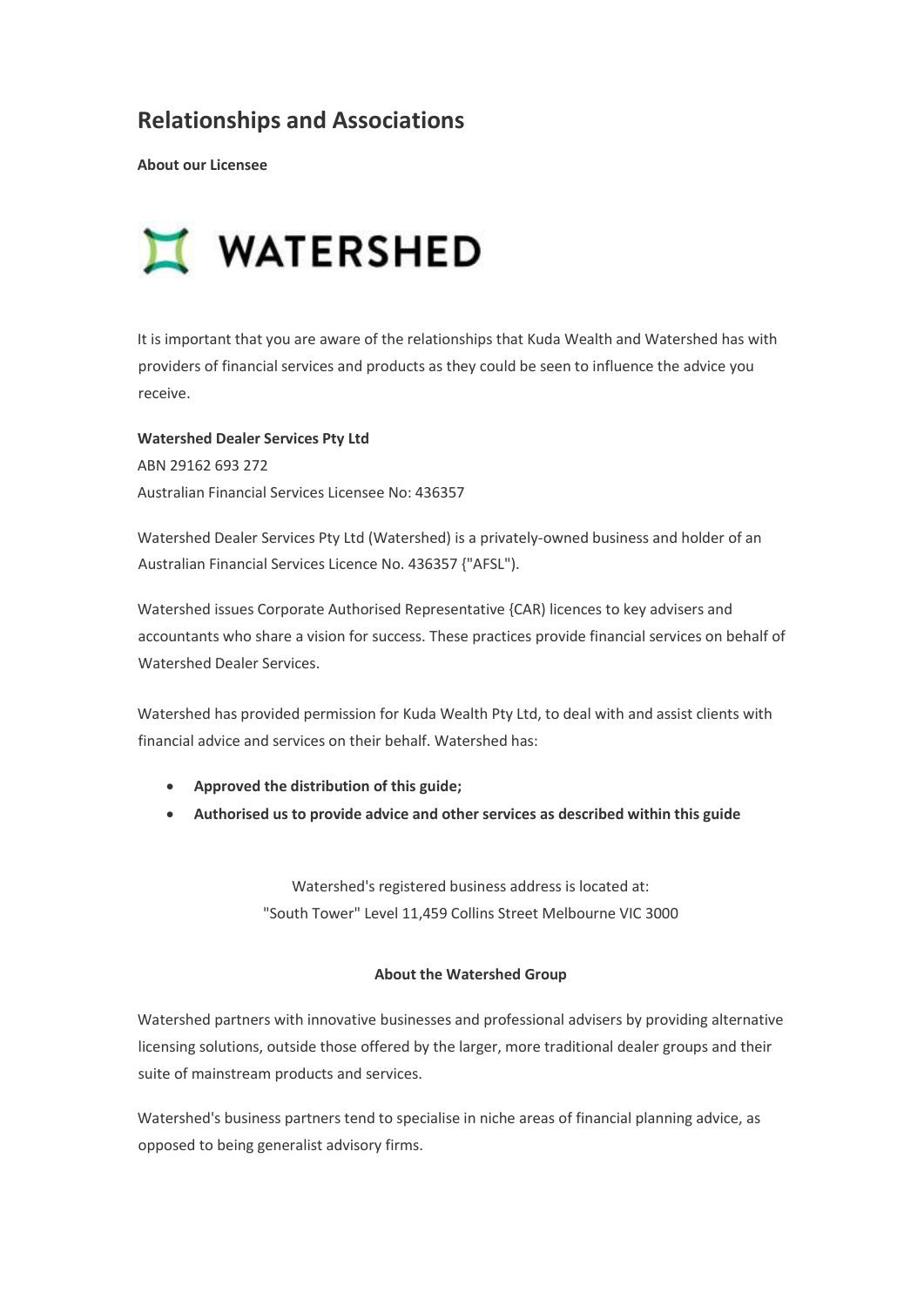If Kuda Wealth recommends a SMA product issued by the Watershed Group or any third party product issuer, they will benefit from our recommendation by receiving product, administration and investment fees, These fees are all disclosed in the relevant PDS or IDPS guide.

### **Privacy policy**

#### **Understanding your privacy**

Your privacy is important to us. Below we outline how we maintain the privacy of the information we collect about you.

#### **Privacy collection statement**

As part of the financial planning process, we need to collect information about you. Where possible we will obtain that information directly from you, but if authorised by you we may also obtain it from other sources such as your employer or accountant. If that information is incomplete or inaccurate, this could affect our ability to fully or properly analyse your needs, objectives and financial situation, so our recommendations may not be completely appropriate or suitable for you.

We are also required under the Anti-Money-Laundering and Counter Terrorism Financing Act (AML/CTF) 2006 to implement client identification processes. We will need you to present identification documents such as passports and driver's licences in order to meet our obligations.

We keep your personal information confidential, and only use it in accordance with our Privacy Policy. Some of the ways we may use this information are set out below:

- Your adviser and Watershed may have access to this information when providing financial advice or services to you;
- Your adviser may, in the future, disclose information to other financial advisers, brokers and those who are authorised by Watershed to review customers' needs and circumstances from time to time, including other companies within the Watershed group;
- Your information may be disclosed to external service suppliers both here and overseas who supply administrative, financial or other services to assist your adviser and the Watershed group in providing financial advice and services to you.
- A list of countries where these service providers are located and can be found in the Watershed Privacy Policy;
- Your information may be used to provide ongoing information about opportunities that may be useful or relevant to your financial needs through direct marketing (subject to your ability to opt-out as set out in the Watershed Privacy Policy); and
- Your information may be disclosed as required or authorised by law and to anyone authorised by you.
- Your adviser and Watershed will continue to take reasonable steps to protect your information from misuse, loss, unauthorised access, modification or improper disclosure.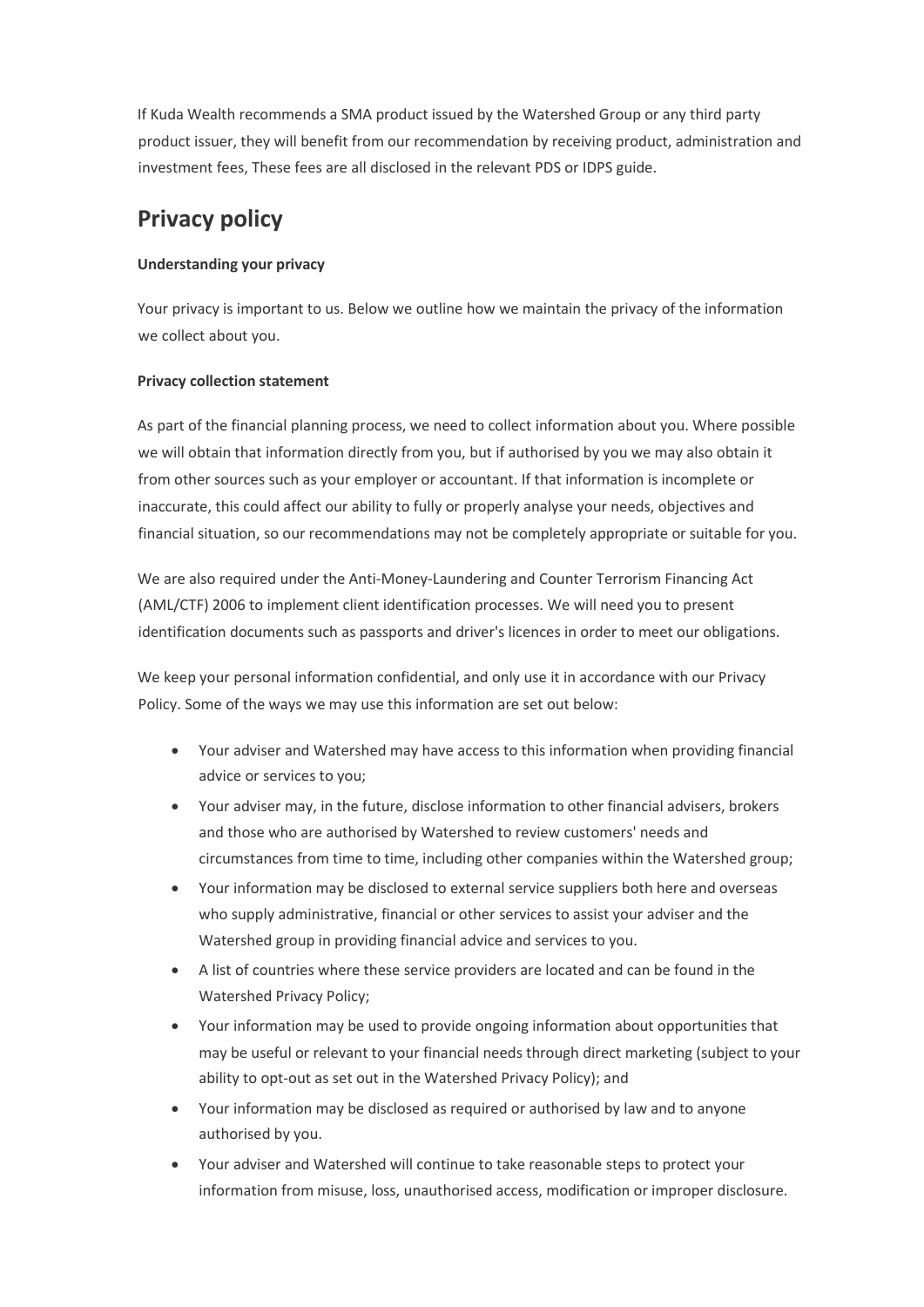You can request access to the information your adviser or Watershed holds about you at any time to correct or update it as set out in the Watershed Privacy Policy. The Watershed Privacy Policy also contains information about how to make a complaint about a breach of the Australian Privacy Principles.

For a copy of Watershed's Privacy Policy visi[t Watershed Privacy Policy](https://www.watershedgroup.com.au/app/uploads/2021/05/Watershed-Privacy-Policy-incl-NDB-June-2020-v3.pdf) or you can contact the licensee directly on 03 9614 8999 or via e-mail at [contact@watershedgroup.com.au](mailto:contact@watershedgroup.com.au)

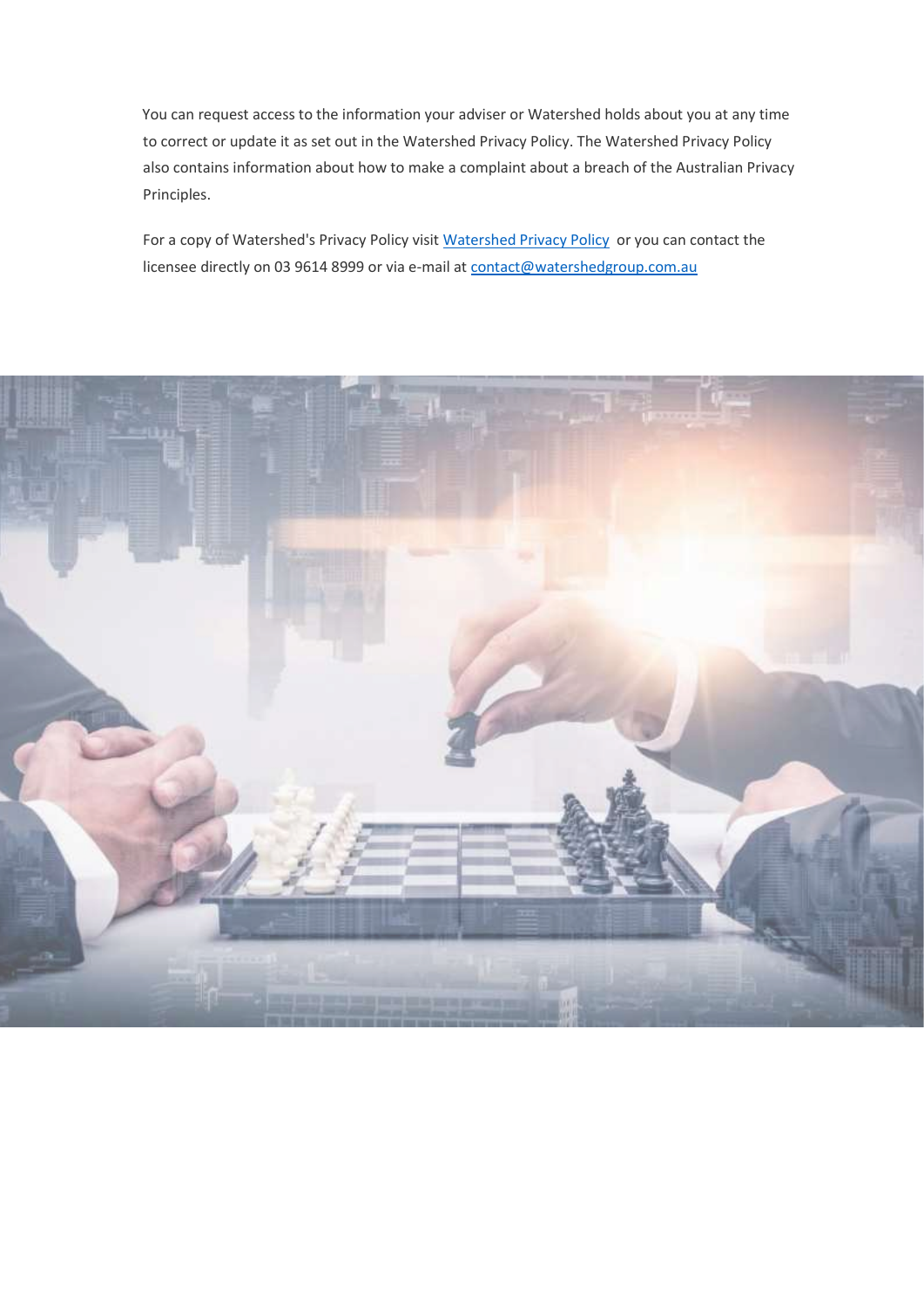### **Confidence in the quality of our advice**

#### **Complaints & Disputes**

If at any time you feel like you are not satisfied with our services, the following will help you understand your options and find a resolution.

- Contact your adviser and tell them about your complaint.
- If your complaint is not satisfactorily resolved within three days, please contact [clientservices@kudawealth.com.au](mailto:clientservices@kudawealth.com.au) who will work collectively with Watershed Dealer Services to address your complaint quickly and fairly.
- Watershed Dealer Services will try to resolve your complaint quickly and fairly within 30 days. If your complaint has not been addressed to your satisfaction within this time frame, Watershed may ask for an extension of time to address your complaint or if your complaint has not been resolved satisfactorily, you may escalate your complaint to one of the following external dispute resolution schemes listed below.

| Any issues relating to financial advice,<br>investments, superannuation or | Credit and Investment Ombudsman (CIO)<br>Reply Paid 252 |
|----------------------------------------------------------------------------|---------------------------------------------------------|
| insurance matters                                                          | South Sydney NSW 1234                                   |
|                                                                            | 1800 138 422                                            |
|                                                                            | www.cio.org.au                                          |
| Any issue relating to your personal                                        | The Privacy Commissioner                                |
| information                                                                | <b>GPO Box 5278</b>                                     |
|                                                                            | Sydney NSW 2007                                         |
|                                                                            | 1300 363 992                                            |
|                                                                            | privacy@privacy.gov.au                                  |
|                                                                            |                                                         |

You may also contact the Australian Securities & Investments Commission (ASIC} on 1300 300 630 (free call info line) to make a complaint and obtain information about your rights.

You can also contact the Financial Planning Association (FPA) at http.//fpa.com.au to make a complaint (please note that the FPA cannot award compensation).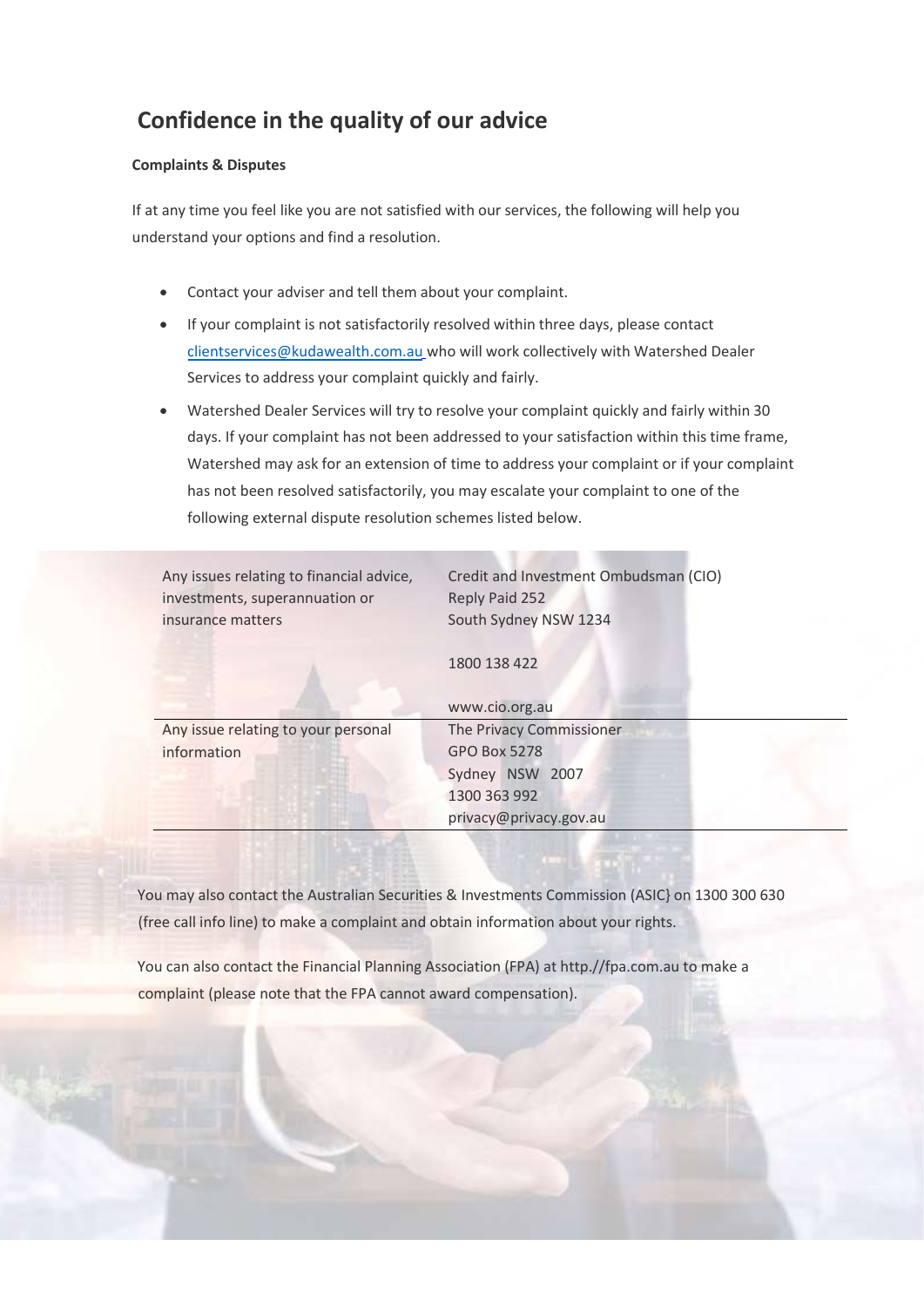### **Meeting your Financial Planner**

#### **Version 4.0 (Michael Davie)**

This profile is part of the Financial Services Guide and is only complete when the business profile Version 4.0, issued on 1<sup>st</sup> July 2021, is attached.

Your financial adviser, **Michael Davie** SSA, Adv DIP FS Authorised Representative (ASIC number 443519) is authorised by Watershed Dealer Services Pty Ltd to provide financial advice and deal in financial services.

#### **Michael's education and qualifications:**

- SMSF Specialist Advisor
- Advanced Diploma Financial Services (Financial Planning)

#### **Michael's experience**

Michael is a dedicated finance professional, delivering tangible improvement to the lives of his clients, his employees & peers throughout his eighteen years within the financial services industry.

Michael was the first financial planner in Australia to be awarded all three professional designations with the Financial Planning Association of Australia {FPA).

Michael has since ceased his relationship and changed his professional membership alliance from the FPA to the SMSF Association of Australia (formerly known as SPAA). Michael currently holds their premier SMSF Specialist Advisor (SSA) designation.

Michael has completed an Advanced Diploma in Financial Services (Financial Planning) & many other specialist courses associated with financial advice and strategy.

Michael was formerly the joint creator & co-owner of Pekada, a generalist financial planning practice delivering financial freedom to its members, via a full suite of strategic advice solutions.

Michael has since narrowed his specialist advisory focus and is now the sole owner and creator of Kuda Wealth. Kuda Wealth provides specialist portfolio, investment management and retirement advice for high net worth clients seeking specialist advice solutions to grow, manage and protect their wealth.

Michael and his team at Kuda Wealth provide thought leadership & innovation across Portfolio Management, Self Managed Superannuation, Retirement Planning, Wealth Creation & Business Succession.